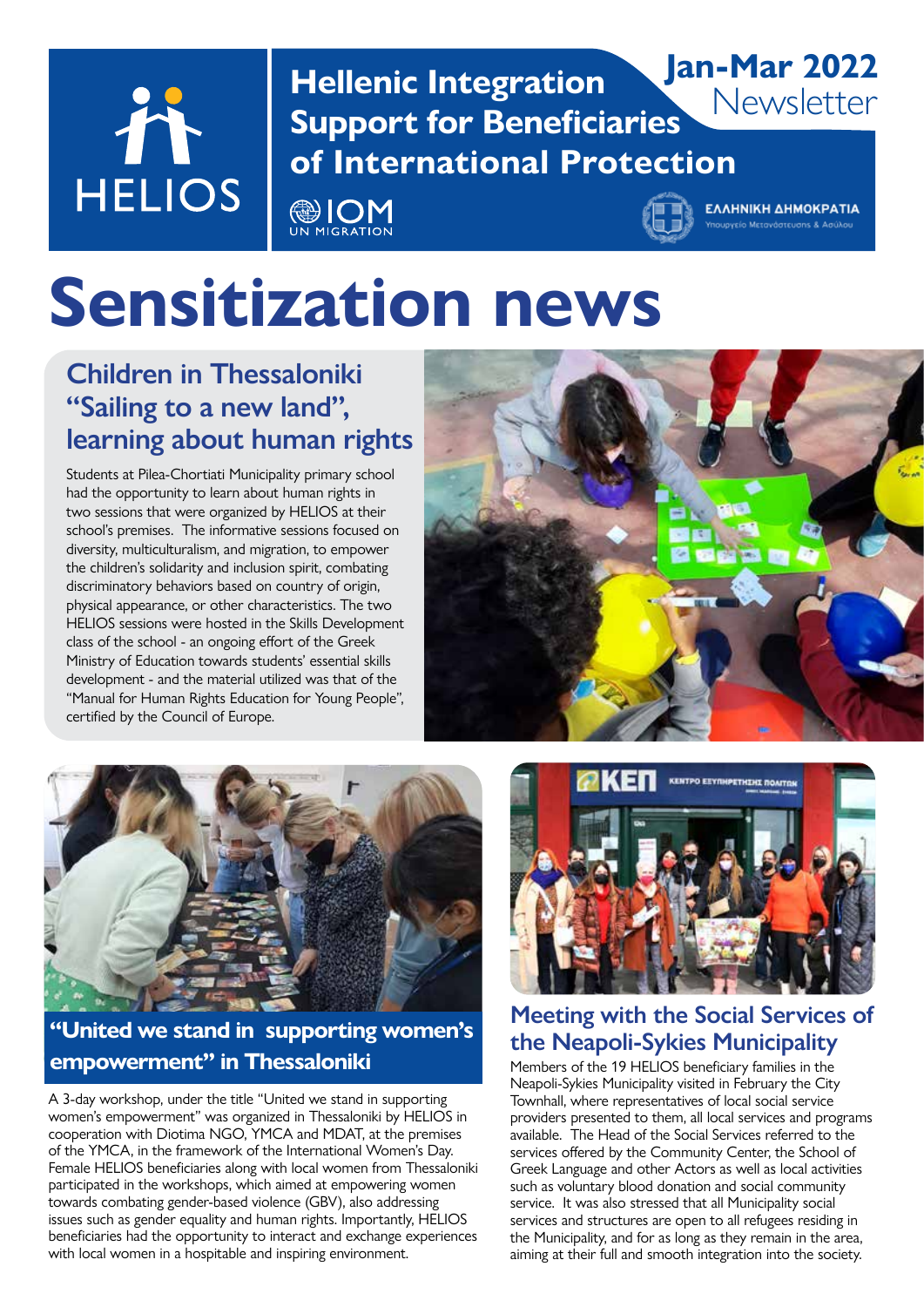

### **Together towards Sustainable Fashion in Athens**

An interactive workshop about Sustainable Fashion was organized in March by IOM in collaboration with Solidarity for Fashion youth initiative with HELIOS beneficiaries at the Serafio City of Athens. The workshop consisted of thematic team-building activities and explored the ways in which climate change mitigation can be achieved through sustainable practices within fashion. In relevance to the International Women Day, the contribution of women and girls around the world who are leading the charge on climate change was also highlighted and discussed.



**ATNOPITE** 

### **Raising awareness on Environmental Sustainability in Athens with We4ALL**

An environmental awareness workshop was organized at the CRS-Caritas Hellas Athens ILC in February, by IOM in collaboration with We4All. 13 HELIOS beneficiaries participated in the activity and had the opportunity to discover various aspects of the climate change, and to learn about how we could all have a positive impact on the environment by changing our daily habits and acting towards a more sustainable way of living.

### **Meeting with the newly appointed Deputy Mayor of Ioannina**

A meeting was held between the newly appointed Deputy Mayor for Social Protection and Migration Policy, Mrs. Christina Kotsanti, and HELIOS MFP in Ioannina, in view of continuing and consolidating the excellent cooperation towards the successful integration of refugees in the region. The fruitful discussion evolved around the progress of HELIOS, key milestones and achievements, common activities carried and underway, and future goals and objectives. During the meeting it was stressed that the Municipality's collaboration with HELIOS project will continue and strengthen even further to facilitate the smooth and holistic long-term integration of the refugee population of Ioannina in the local community.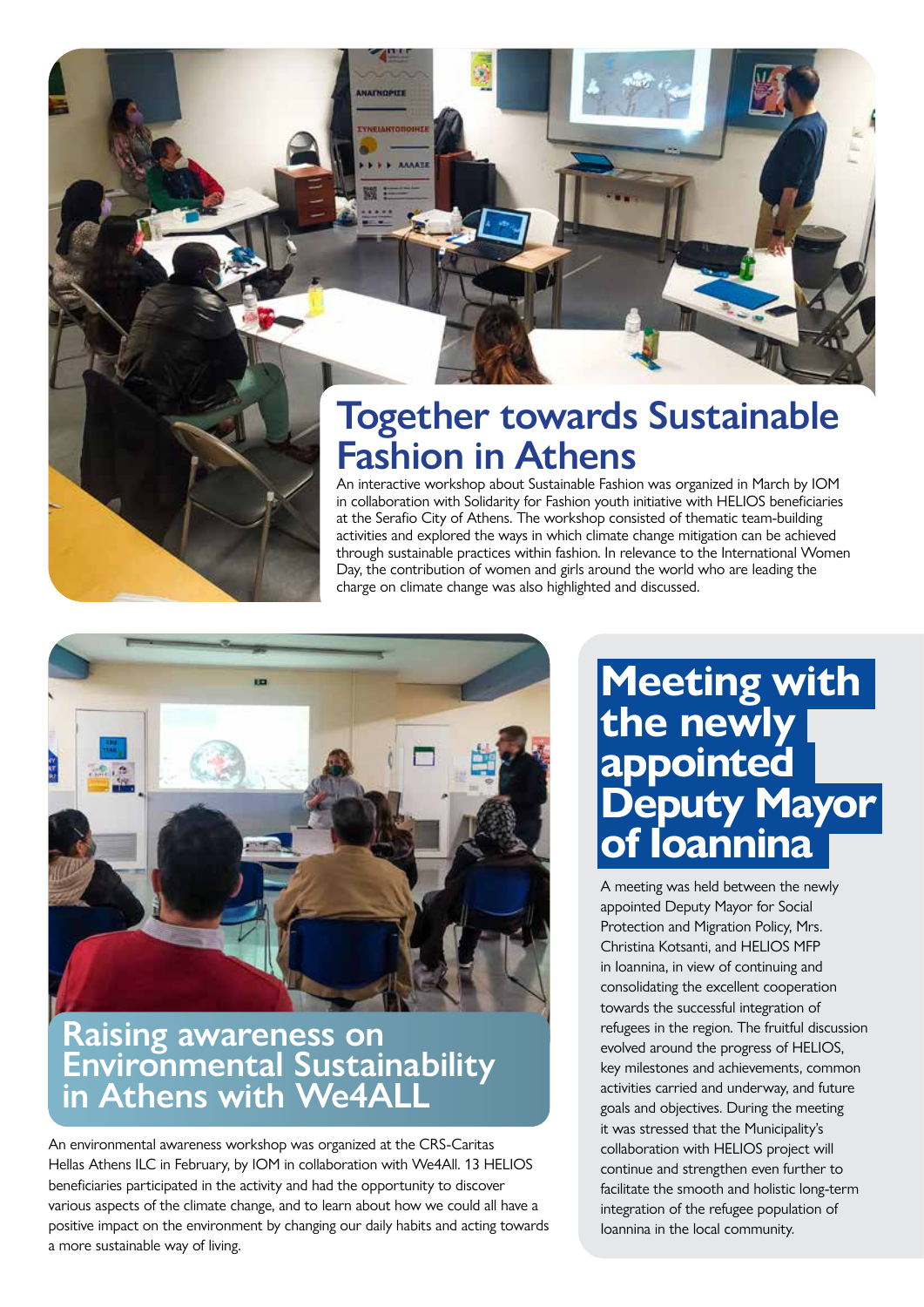

### We break the **prejudice and bias in Heraklion**

IOM, HELIOS and Ploigos representatives participated in the event «Breaking Prejudice. Right to Equality, Right to Life» which was organized in the framework of the International Women's Day by Heraklion Municipality, the Municipal Committee for Equality of Heraklion and the Region of Crete and the Regional Committee for Gender Equality. The event aimed to highlight the need to combat discrimination, raise awareness of the local community against all forms of violence and empower each person to activate the will for personal and social development and creation. IOM actively contributed to the event by distributing awareness material against gender -based violence, while Ploigos created sketches of red shoes as a contribution to the relevant symbolic action.

### **"Around the World 2022" visit in Heraklion**

HELIOS beneficiaries in Heraklion, visited the periodic exhibition titled "2022 Around the World" in the Odysseas Elytis Hall of the Social Space of A. & M. Kalokerinos Foundation, organized in collaboration with refugees and affiliates of the Social Space and curated by the Historical Museum of Crete. The exhibition was the outcome of an endeavor with the participation of amateur refugees and migrants that resulted in a fascinating cultural overview of festive traditions and symbolisms around the world.



### **Combating Elimination of Gender-Based Violence (GBV) in Livadeia**

3 Focus Group Discussions were organized in Livadeia on the topic of the elimination of gender-based violence. The first 2 discussions were conducted with young local women from Livadeia. The participants discussed upon the different forms of gender-based violence, the socio-economic factors that influence power dynamics, and the mechanisms that are in place in Greece to report such incidents. All participants, seemed to agree that gender equality is still not achieved and emphasized that there is a prominent need to focus on prevention, by addressing the root causes of violence and by empowering women in becoming financially independent and self-confident. The 3rd discussion was conducted with professionals from

the Counseling Center for Women and the Women's Shelter of Lamia. Participants have long experience working with women and young girls of different socio-economic backgrounds, and recognize that power, social and cultural norms, structural weaknesses, and personal experiences sustain gender inequality and gender-based violence. To better address the root causes of violence and support the victims, the competent actors collaborate with other services but still recognize that there is space to raise awareness within the communities, especially those in remote areas, to end tolerance against any form of violence and educate the population from the early years of school.



### **Supporting Livadeia Μunicipality towards long term integration**

Under the general scope of IOM's support to the Municipality of Livadeia on initiatives that concern the long-term integration of refugees, IOM together HELIOS' implementing partner, KEDHL, attended a workshop in relation to ''IncluCities'', a European program that facilitates knowledge exchange between mentor and mentee European cities and builds local capacities towards the better delivery of integration policies. The "Transfer of Knowledge" workshop, organized by Fuenlabrada (mentor city) and Livadeia (mentee city) Municipalities, focused on activities previously organized in Livadeia that actively engaged the local and migrant communities in cultural exchange experiences, facilitating social interaction and integration.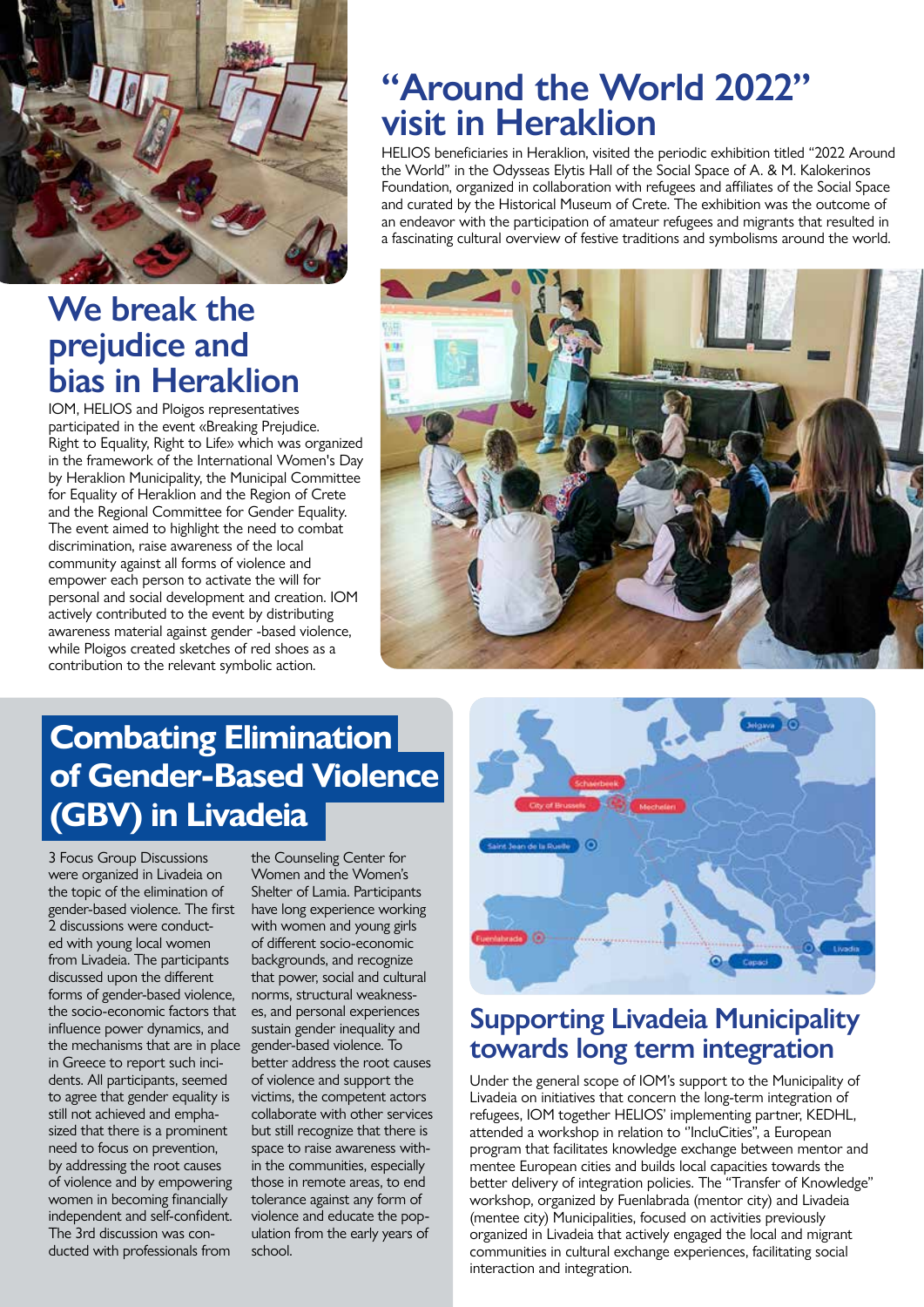## **Promoting social cohesion through education in Karditsa**

An online workshop on the "Value of Education in the Integration process and the Aftermath of School Dropout", was co-organized in Karditsa by IOM, the Development Agency of Karditsa (ANKA) and the local Coordinator for Refugees' Education in the framework

of the Local Education Working Group activities. The workshop was attended by 25 people, including educators and headmasters from the schools in the area and parents of refugee children registered in the schools (benefitting from HELIOS and ESTIA projects). The most significant

outcome was the creation for the first time of an open space, where educators and parents had the opportunity to a productive discussion, expressing their concerns and seeking together for solutions that would benefit the learning process of their children.





### **Familiarizing with the Greek tax system in Karditsa**

HELIOS and ESTIA beneficiaries attended an info session organized by IOM and the Development Agency of Karditsa (ANKA) in the latter's premises, led by an experienced Accountant. Beneficiaries were informed about the Greek tax system, citizens' obligations according to their involvement in economic life, the purpose of tax returns submission and the possibility of claiming social benefits following this obligation. A fruitful discussion addressed beneficiaries' questions on the subject, while a general interest was expressed for similar future sessions.



### **New Lending Library at Karditsa ILC**

An open lending library is now available at the HELIOS ILC in Karditsa, following a book donation by Book Aid International to our partner, the Danish Refugee Council (DRC). 50 books of literature, self-improvement, empowerment, and cooking have created another friendly corner at the ILC and allow beneficiaries and staff members to enjoy a good reading, broaden their knowledge, and exchange views and perspectives on common readings!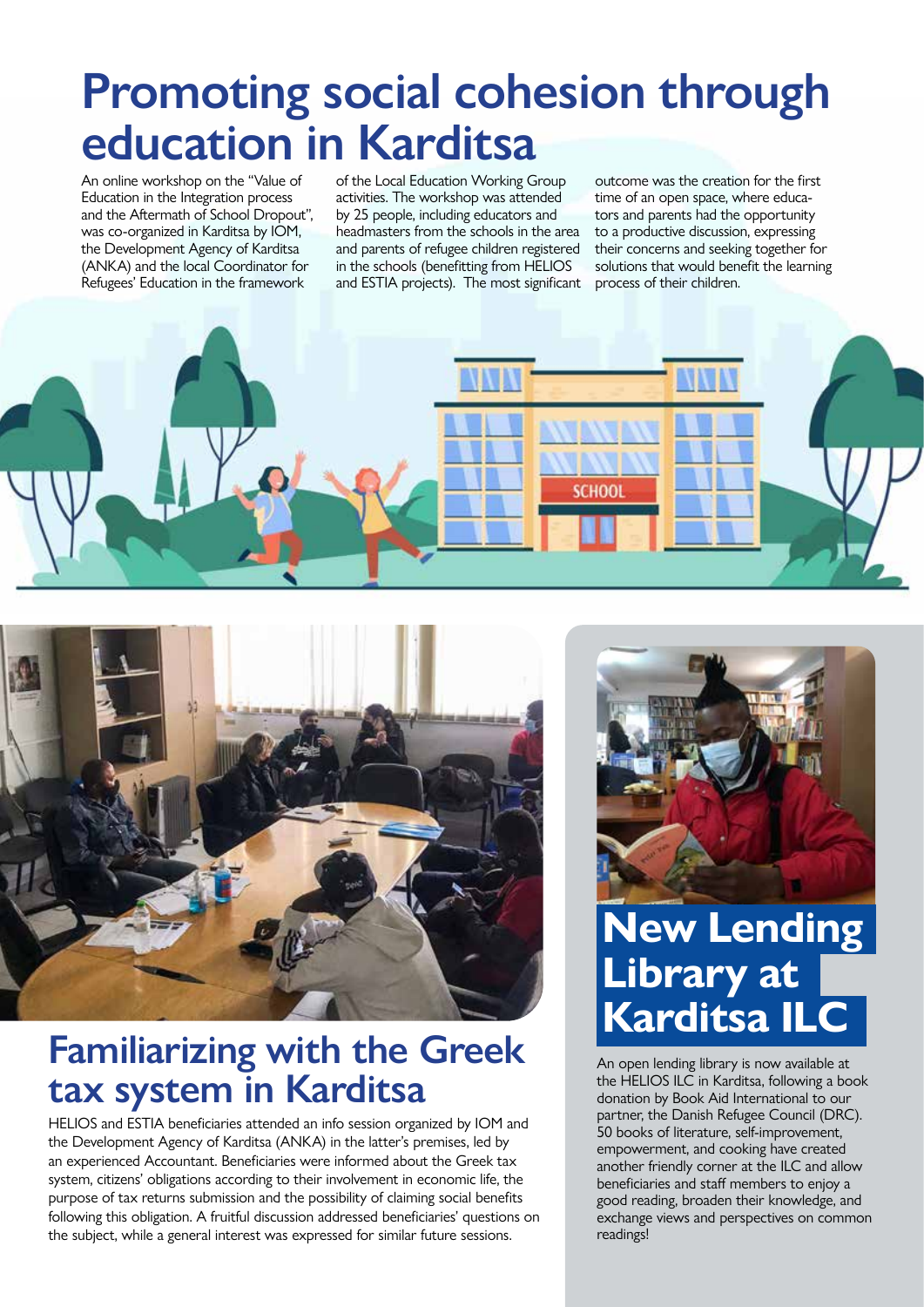

### **Margarites Exhibition visit in Larissa on Women's Day**

On International Women's Day, HELIOS Beneficiaries in Larissa enjoyed a curated visit to the Municipal Gallery Museum I. Katsigras, along with ESTIA beneficiaries and the women of the Shelter of GBV of the Municipality of Larissa. During the visit, which was also facilitated by our partner DRC, attendees enjoyed a guided tour of the «MARGARITES» exhibition, dedicated to pioneer artist Thalia Karravia, including creations of 13 artists inspired by her work. The artworks depict the timeless struggle of women for equal rights, liberation, and social emancipation.



#### **An inclusive environment for women in Larissa through Art**

A two-day collaborative workshop was organized by IOM for local and refugee women residing in Larissa on the occasion of International Women Day. The workshop, named "We are Reflected in our Art", took place at Iliahtida Art Gallery with the support of the Municipal Gender Equality Committee and in collaboration with DHKEL and the Shelter for Victims of GBV. Attendees interacted and created together handmade art crafts, which they then exchanged between them in an environment of affection and solidarity.



#### **Partners around Greece united with IOM towards women empowerment**

In the framework of the International Women's Day, IOM Implementing Partners for the HELIOS project organized a series of activities in HELIOS ILCs and other venues, towards raising awareness and promoting gender equality. We are proud of the collective effort which included for example: a session organized by KEDHL in Livadeia whereby HELIOS beneficiaries learned about the role and contribution of influential women in our societies; Ploigos in Crete publishing inspiring success stories of female HELIOS beneficiaries empowered through education; Caritas Athens preparing a slide with creations, drawings and thoughts of e-learning students dedicated to Women's Day; a series of implementing partners having their photos taken with the key messages of IOM's broader IWD campaign!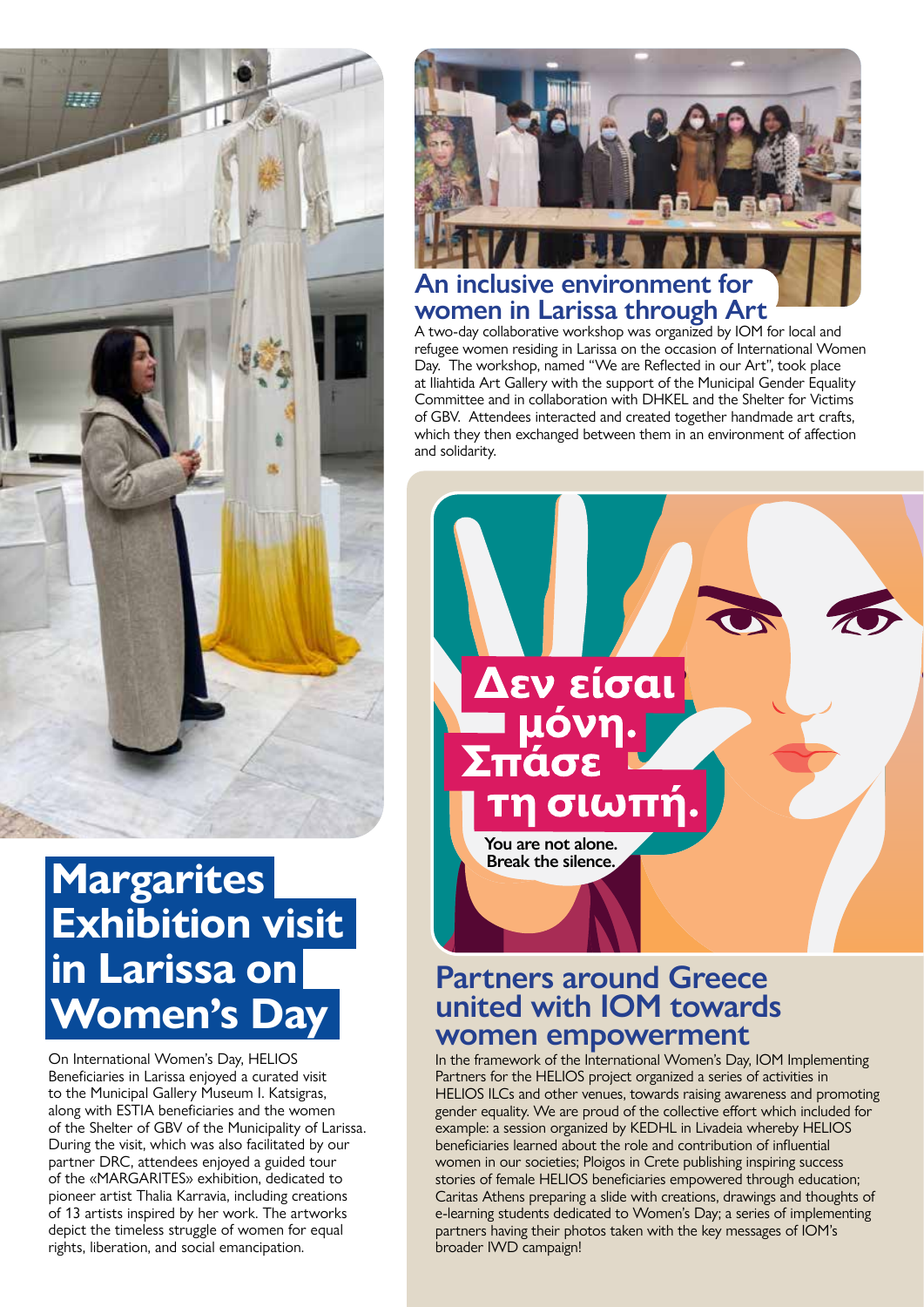# **Employability news**



## **Welcome Hospitality Career Week**

The Hospitality Career Week WELCOME was organized in February in Athens and Thessaloniki and hosted a digital conference in cooperation with ACCMR Livelihoods Committee, aiming at strengthening the communication channel between candidates of migrant and refugee background and the

Hospitality Industry in Greece, for potential employment. On the first day's in vivo event at the Serafeio Centre in Athens, 200 candidates had the chance to interact and interview with 23 companies while, in the second day's digital conference, 300 attendees were informed by professionals

on skills required for the different work positions available in the Hospitality industry and how the human resources managers consider the CVs they receive. Finally, on the third day at the Katsanio stadium in Thessaloniki 150 candidates met and interviewed with 12 companies.



#### **Field Visit to a fish production and process company**

15 HELIOS beneficiaries visited the production unit of a fish process company in Mandra in Attiki in February, accompanied by Job Counsellors, toured the premises, were acquainted with the nature of available job positions and were interviewed by the company's Senior HR Manager. During the visit beneficiaries were informed on the technical aspects of the job vacancies – shifts, transportation, hours and salary – and discussed related employment issues with the employer.